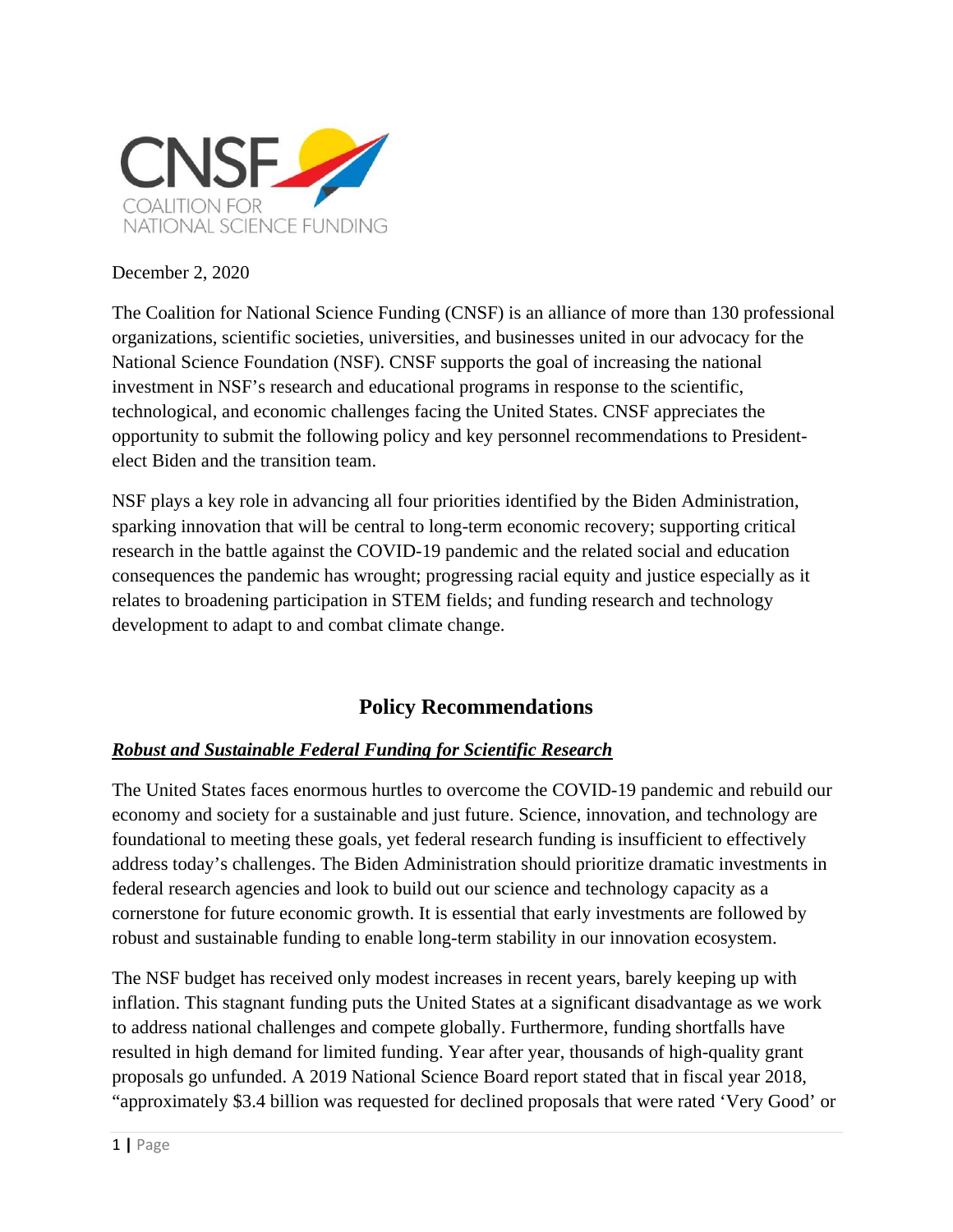higher in the merit review process." The U.S. is leaving potentially transformative scientific research by the wayside, in all areas of science, engineering, and education. Furthermore, the COVID-19 pandemic has greatly impacted the NSF research community, setting back critical projects, and hampering STEM workforce pathways. We understand that NSF has internally estimated needing \$3 billion to recover from the impacts of the pandemic.

Now is the time to set a trajectory that will put the nation back on a path to ensuring not only economic recovery from the pandemic, but also build a flourishing manufacturing economy, advancements in green energy, and lifesaving medical advances. *The Coalition asks that the Biden Administration propose a bold budget for NSF in fiscal year (FY) 2022.* 

## *NSF and COVID-19: Rapid Response and Ongoing Need*

NSF proved its mettle by rising to the challenge of the COVID-19 pandemic, even as it operated under interim leadership while the nomination of Dr. Panchanathan to lead the agency was pending. Using the infusion of funds appropriated by Congress as part of the CARES Act, NSF quickly activated the RAPID grant mechanism, and delivered funding promptly to investigators. The proposals that NSF selected have already made outstanding contributions in understanding and combating the pandemic. Awards have supported timely, broadscale data collection efforts and investigated issues such as community transmission, excess mortality, medical workforce capacity, and the development of new technologies to measure airborne viral exposures. While the RAPID investment enabled time sensitive funding to address urgent pandemic needs, additional research questions remain. In particular, NSF plays a primary role supporting research to understand the foundational biology of emerging diseases and their evolution, innovations in modeling for understanding pandemic dynamics, social and behavioral aspects of the pandemic that will be instrumental to building our resilience and enabling an effective response, and engineering new technologies to address many aspects of the pandemic and the resilience gaps it has exposed in our manufacturing and supply chains. The pandemic has also challenged our education ecosystem, and NSF plays a critical role supporting research to understand the impacts of virtual learning, develop new learning technologies and methods, and ensure we do not lose a generation of future STEM researchers.

CNSF commends NSF for its nimble response and contributions toward combating the pandemic. NSF has provided important flexibility for grantees, by offering extensions and modifications to award contracts. Nevertheless, the protracted nature of the pandemic has inflicted great harm—both financial and operational—on many research institutions and individual scientists. Researchers and research institutions need additional funding to remain viable and sustain ongoing research projects, infrastructure, and a trained workforce. Congress has recognized the severity of the situation with the introduction of legislation such as the RISE Act (Research Investment to Secure the Economy Act, H.R. 7308/S. 4286) and the House's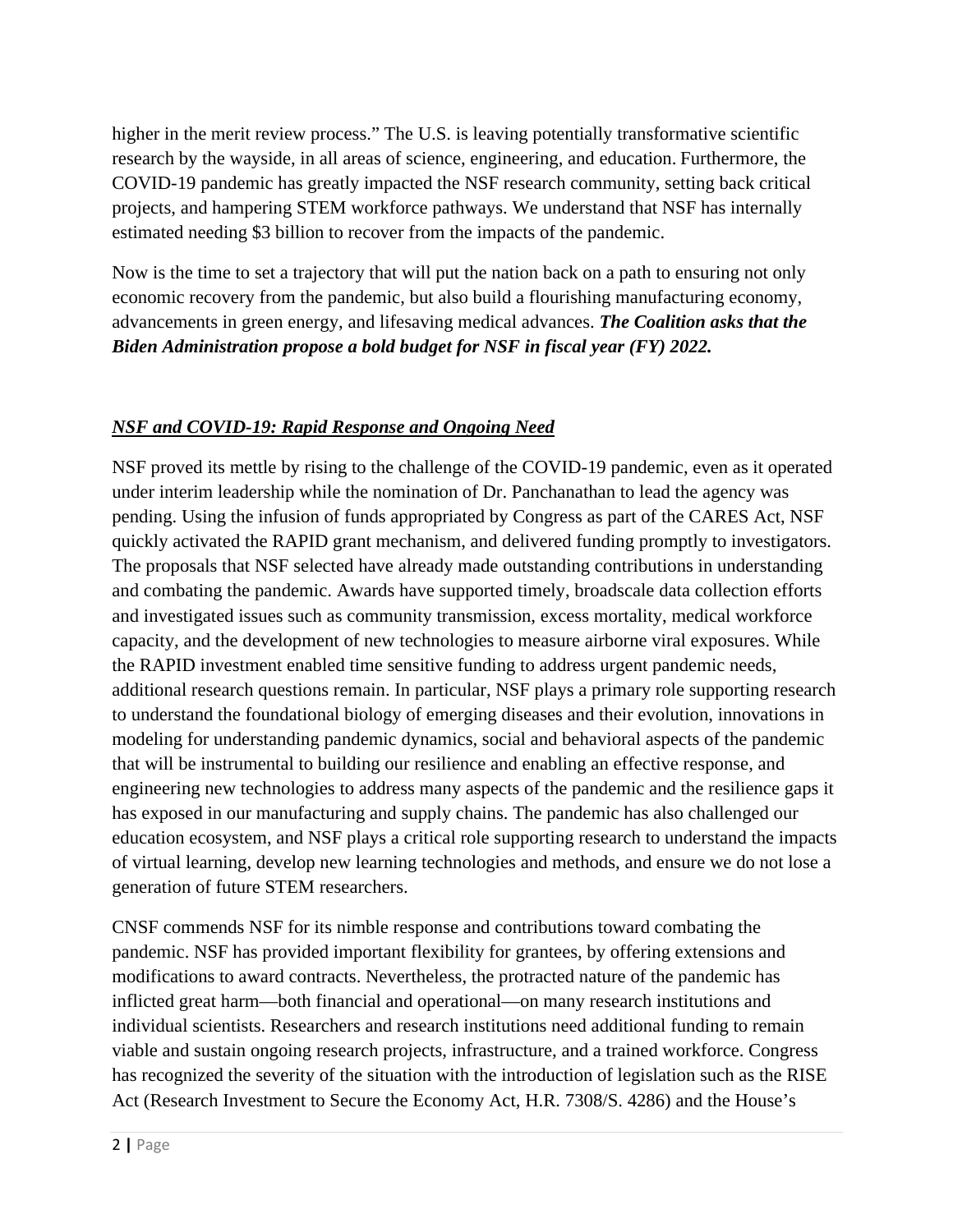inclusion of roughly \$3 billion in funding for NSF in pending COVID-19 relief legislation. As of this writing, action on further COVID-19 during the transition relief remains uncertain. *CNSF recommends that the new Administration champion research relief funding to the federal agencies, including NSF, as soon as possible.*

## *NSF Support for Physical Infrastructure Enables New Discoveries*

Whether through the construction of groundbreaking telescopes, delivering the future of highperformance computing infrastructure, or pioneering fundamental physics experiments, NSF's facilities are the bedrock of many scientific disciplines. In recent years, NSF has responded to the National Science Board and community to expand and develop programs for research infrastructure at all levels of scale. Support for "midscale" infrastructure offers potentially transformative advances in areas such as data science that can strengthen multi-disciplinary, convergent initiatives. NSF also supports workforce development and supports research central to sustainable and smart infrastructure. As the Biden Administration looks to rebuild American infrastructure, *CNSF encourages the new Administration to demonstrate a commitment to the health of existing major research facilities, address midscale and user facilities needs to enable exceptional research and education activities, and increase funding for infrastructure research and workforce development.* 

## *Racial Equity, Broadening Participation, and Workforce*

Addressing racial equity and broadening participation are vital for the U.S. to remain a science and innovation leader. National challenges ahead will be best served by engaging all future STEM learners and workers, especially those from traditionally underrepresented groups. NSF STEM education programs work to meet the needs of all learners and support undergraduate and graduate education efforts at Minority Serving Institutions (MSIs) and other institutions that serve students often underrepresented in STEM. However, there is more work to be done. NSF needs to make progress increasing research capacity at MSIs through direct funding and partnerships with research universities as well as ensuring faculty diversity at a broad array of institutions building on successful existing programmatic models.

Our ability to remain a leader in science and innovation moving forward will rely on the nation's increasingly diverse talent. NSF's programs aid this effort but must be dramatically expanded to address these major national needs.

A central aspect of NSF's mission is "to achieve excellence in STEM education at all levels and in all settings (both formal and informal) to support the development of a diverse and wellprepared workforce." NSF education research and workforce programs have a key role to play in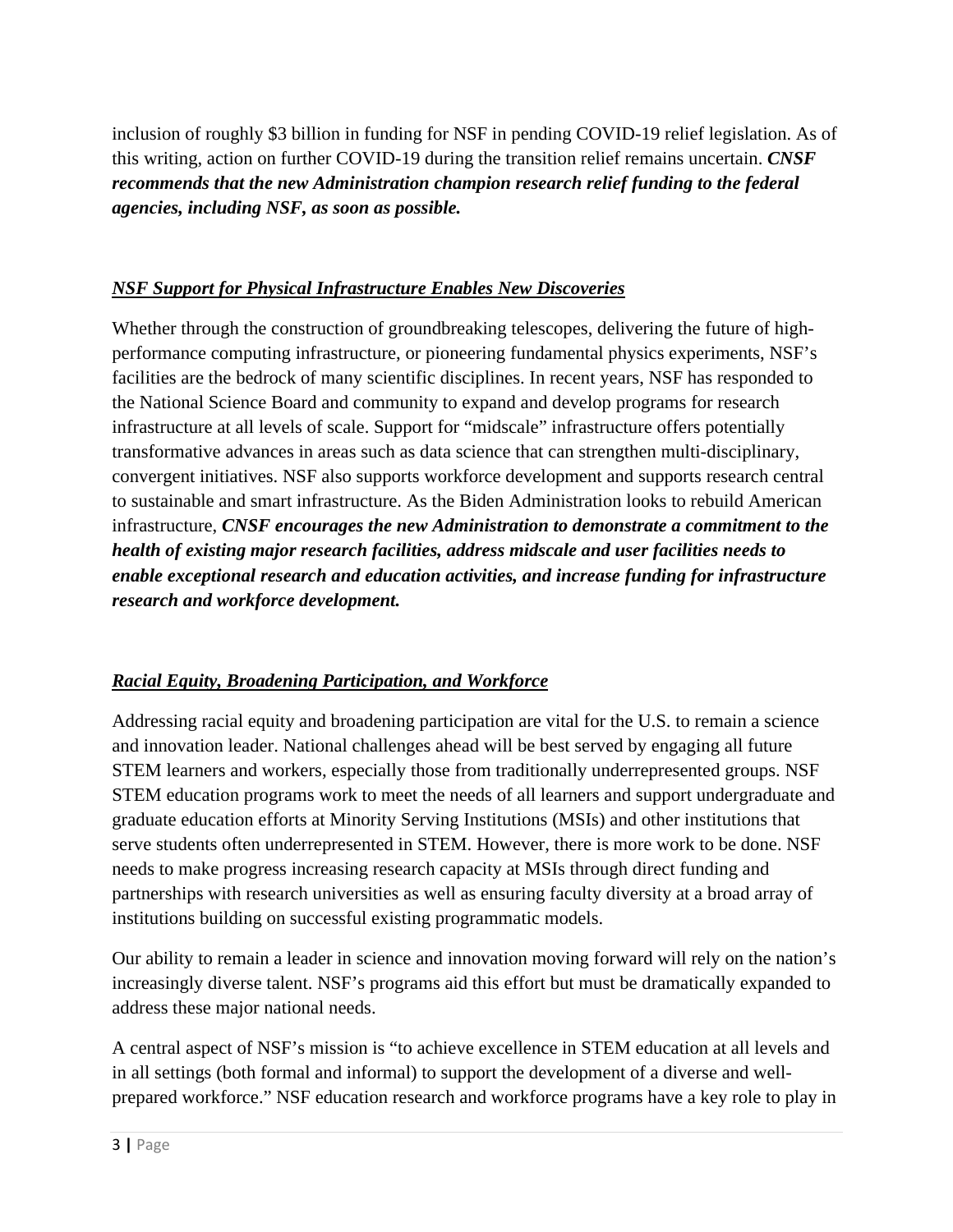ensuring that our nation's workers have the skills they need to thrive in the economy of the future. The Administration should also seek to build stronger partnerships between NSF and the Department of Education to ensure scaling and implementation of new education innovations.

*CNSF encourages the new administration to prioritize this critical piece of NSF's mission through support for programs that foster improvement in STEM learning and teaching, help prepare the next generation of STEM professionals, and increase the participation of women and traditionally underrepresented populations in STEM fields and the scientific and technical workforce.*

## *Climate Change*

As the nation confronts the long-term challenge of climate change, foundational research will be critical to fully understand our changing Earth and its fragile ecosystems, advance social and behavioral science central to all mitigation and adaptation efforts, catalyze new solutions through engineering and the physical sciences to increase resilience and enable clean technology, advance modeling and AI approaches to improve our forecasting abilities, and much more. NSF has many programs and initiatives of relevance to climate change, environmental sustainability, and natural disasters across all areas of science and engineering. In addition to the research, we must build a future workforce for climate and clean energy innovation and NSF investments in education and workforce development play a key role in meeting these needs. *CNSF urges the Biden Administration to ensure NSF is a robust part of the climate change agenda and build new partnerships between NSF and environmentally-focused agencies to ensure robust pathways from research to operations and for operations to inform new research challenges.*

#### *A Balanced Approach Between NSF's Core Programs and New Innovative Ideas*

As the only federal agency dedicated to supporting fundamental research in all disciplines, it is important that NSF continue to carry out its mission through a balanced portfolio that provides opportunities in all fields of science and engineering. NSF also has major opportunities to advance Biden Administration priorities as noted above. The CNSF membership is excited about new Director Panchanathan's vision to advance NSF's work at greater scale, strength, and speed, as well as his demonstrated commitment to deepening robust partnerships with all types of stakeholders. *CNSF encourages the new Administration to support critical priority research areas at NSF while also ensuring broad funding for NSF's core activities that fuel scientific innovation and economic growth. We also encourage the administration to support processes at NSF that continue to provide community input into the development of new priorities for the agency.*